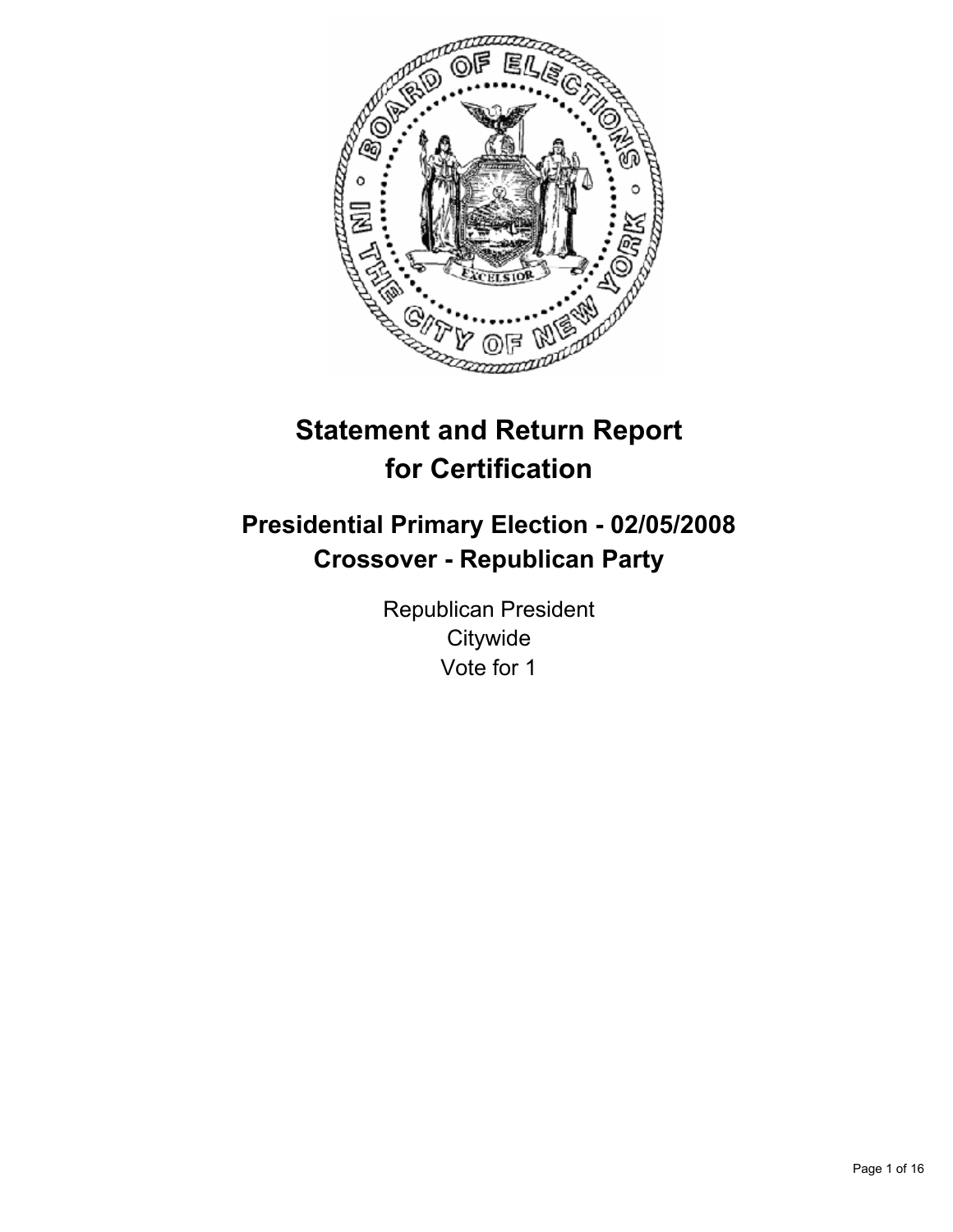

| Queens County                               |       |
|---------------------------------------------|-------|
| <b>EMERGENCY</b>                            | 40    |
| ABSENTEE/MILITARY                           | 205   |
| <b>FEDERAL</b>                              | 25    |
| <b>AFFIDAVIT</b>                            | 59    |
| <b>RON PAUL</b>                             | 322   |
| <b>ALAN KEYES</b>                           | 18    |
| <b>DUNCAN HUNTER</b>                        | 33    |
| <b>RUDY GIULIANI</b>                        | 298   |
| <b>MITT ROMNEY</b>                          | 1,502 |
| <b>MIKE HUCKABEE</b>                        | 512   |
| <b>JOHN MCCAIN</b>                          | 3,307 |
| <b>FRED THOMPSON</b>                        | 37    |
| <b>Total Votes</b>                          | 6,029 |
| <b>Total for 5th Congressional District</b> |       |
| <b>EMERGENCY</b>                            | 40    |
| ABSENTEE/MILITARY                           | 205   |
| <b>FEDERAL</b>                              | 25    |
| <b>AFFIDAVIT</b>                            | 59    |
| <b>RON PAUL</b>                             | 322   |
| <b>ALAN KEYES</b>                           | 18    |
| <b>DUNCAN HUNTER</b>                        | 33    |
| <b>RUDY GIULIANI</b>                        | 298   |
| <b>MITT ROMNEY</b>                          | 1,502 |
| <b>MIKE HUCKABEE</b>                        | 512   |
| <b>JOHN MCCAIN</b>                          | 3,307 |
| FRED THOMPSON                               | 37    |
| <b>Total Votes</b>                          | 6,029 |
|                                             |       |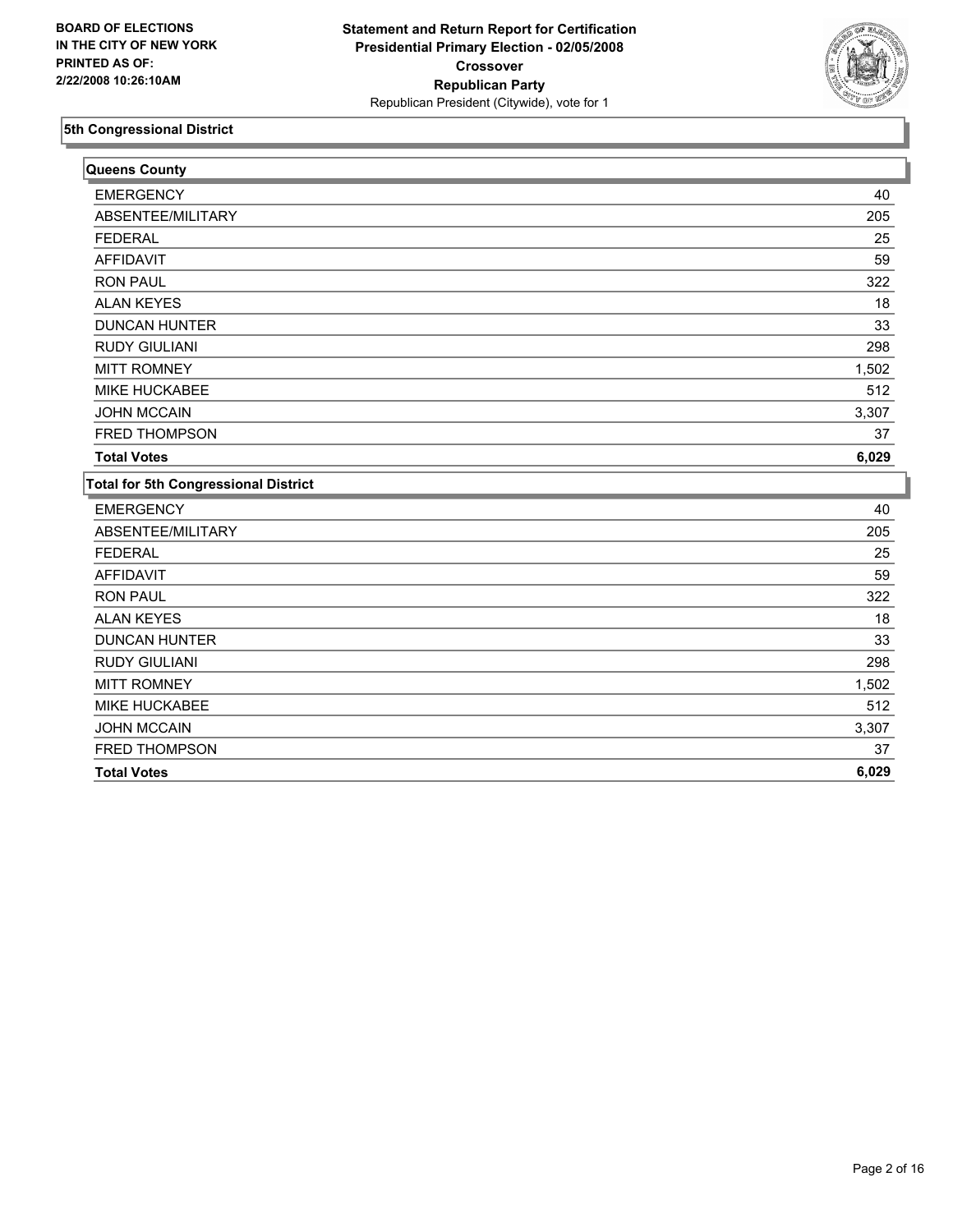

| Queens County                               |       |
|---------------------------------------------|-------|
| <b>EMERGENCY</b>                            | 33    |
| ABSENTEE/MILITARY                           | 171   |
| <b>FEDERAL</b>                              | 18    |
| <b>AFFIDAVIT</b>                            | 42    |
| <b>RON PAUL</b>                             | 223   |
| <b>ALAN KEYES</b>                           | 29    |
| <b>DUNCAN HUNTER</b>                        | 12    |
| <b>RUDY GIULIANI</b>                        | 180   |
| <b>MITT ROMNEY</b>                          | 742   |
| <b>MIKE HUCKABEE</b>                        | 287   |
| <b>JOHN MCCAIN</b>                          | 1,652 |
| <b>FRED THOMPSON</b>                        | 42    |
| <b>Total Votes</b>                          | 3,167 |
| <b>Total for 6th Congressional District</b> |       |
| <b>EMERGENCY</b>                            | 33    |
| ABSENTEE/MILITARY                           | 171   |
| <b>FEDERAL</b>                              | 18    |
| <b>AFFIDAVIT</b>                            | 42    |
| <b>RON PAUL</b>                             | 223   |
| <b>ALAN KEYES</b>                           | 29    |
| <b>DUNCAN HUNTER</b>                        | 12    |
| <b>RUDY GIULIANI</b>                        | 180   |
| <b>MITT ROMNEY</b>                          | 742   |
| MIKE HUCKABEE                               | 287   |
| <b>JOHN MCCAIN</b>                          | 1,652 |
| FRED THOMPSON                               | 42    |
| <b>Total Votes</b>                          | 3,167 |
|                                             |       |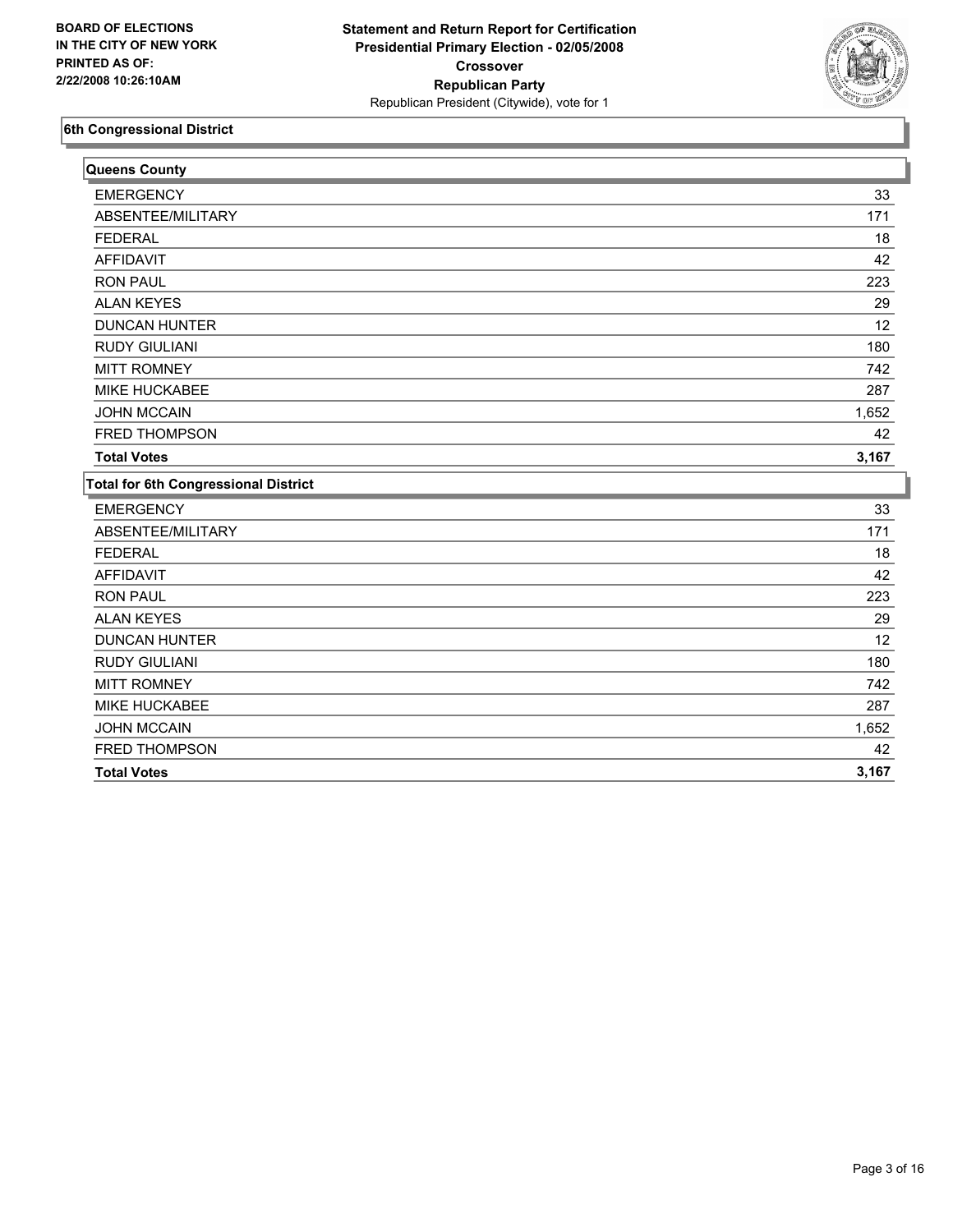

| <b>Bronx County</b>                         |       |
|---------------------------------------------|-------|
| <b>EMERGENCY</b>                            | 26    |
| ABSENTEE/MILITARY                           | 160   |
| <b>FEDERAL</b>                              | 38    |
| <b>AFFIDAVIT</b>                            | 43    |
| <b>RON PAUL</b>                             | 158   |
| <b>ALAN KEYES</b>                           | 18    |
| <b>DUNCAN HUNTER</b>                        | 20    |
| <b>RUDY GIULIANI</b>                        | 168   |
| <b>MITT ROMNEY</b>                          | 628   |
| MIKE HUCKABEE                               | 226   |
| <b>JOHN MCCAIN</b>                          | 1,675 |
| FRED THOMPSON                               | 39    |
| <b>Total Votes</b>                          | 2,932 |
| Queens County                               |       |
| <b>EMERGENCY</b>                            | 38    |
| ABSENTEE/MILITARY                           | 74    |
| <b>FEDERAL</b>                              | 12    |
| <b>AFFIDAVIT</b>                            | 34    |
| <b>RON PAUL</b>                             | 178   |
| <b>ALAN KEYES</b>                           | 8     |
| <b>DUNCAN HUNTER</b>                        | 14    |
| <b>RUDY GIULIANI</b>                        | 139   |
| <b>MITT ROMNEY</b>                          | 538   |
| MIKE HUCKABEE                               | 212   |
| <b>JOHN MCCAIN</b>                          | 1,320 |
| FRED THOMPSON                               | 19    |
| <b>Total Votes</b>                          | 2,428 |
| <b>Total for 7th Congressional District</b> |       |
| <b>EMERGENCY</b>                            | 64    |
| ABSENTEE/MILITARY                           | 234   |
| <b>FEDERAL</b>                              | 50    |
| <b>AFFIDAVIT</b>                            | 77    |
| <b>RON PAUL</b>                             | 336   |
| <b>ALAN KEYES</b>                           | 26    |
| <b>DUNCAN HUNTER</b>                        | 34    |
| <b>RUDY GIULIANI</b>                        | 307   |
| <b>MITT ROMNEY</b>                          | 1,166 |
| MIKE HUCKABEE                               | 438   |
| <b>JOHN MCCAIN</b>                          | 2,995 |
| FRED THOMPSON                               | 58    |
| <b>Total Votes</b>                          | 5,360 |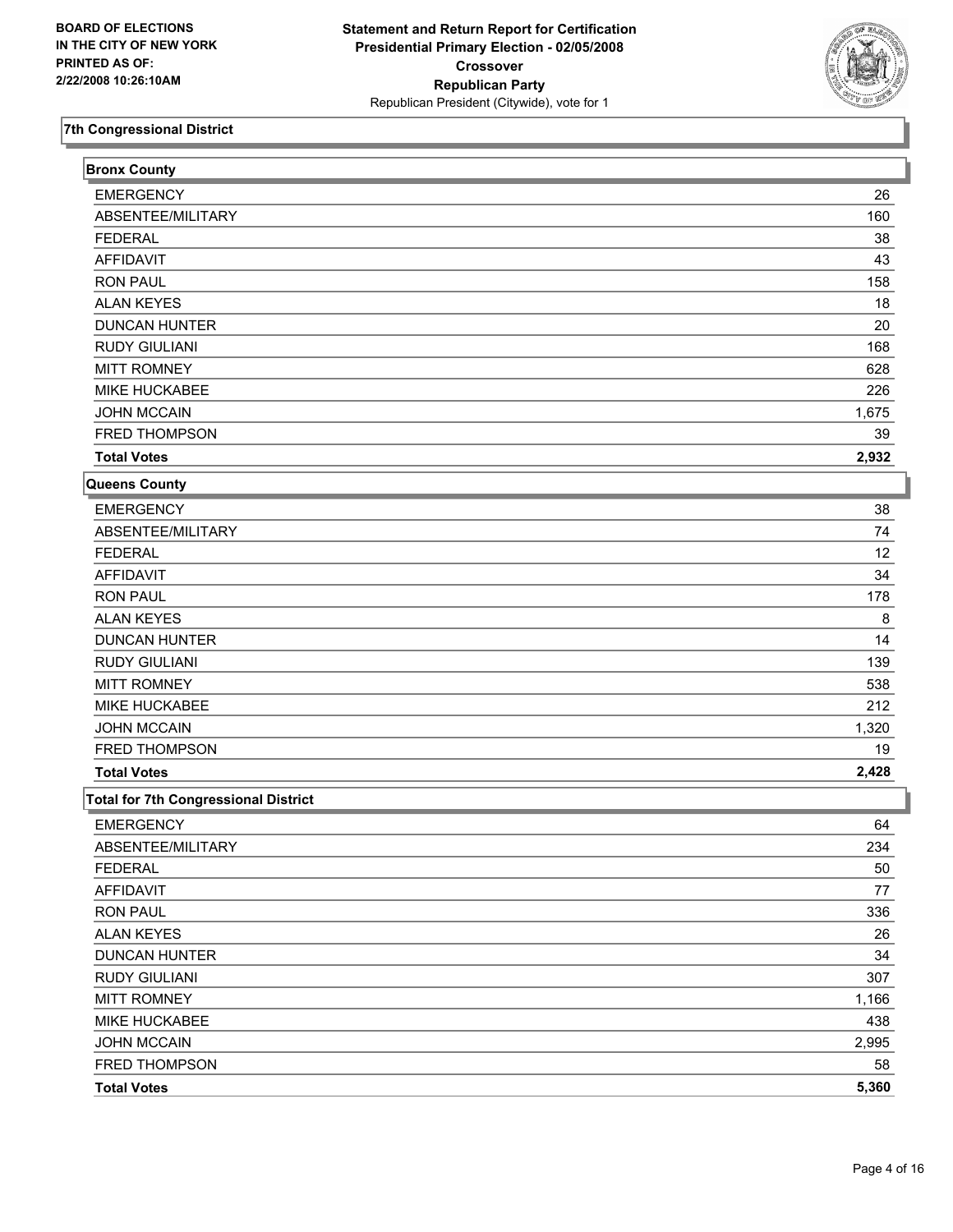

| <b>New York County</b>                      |       |
|---------------------------------------------|-------|
| <b>EMERGENCY</b>                            | 129   |
| ABSENTEE/MILITARY                           | 123   |
| <b>FEDERAL</b>                              | 86    |
| <b>AFFIDAVIT</b>                            | 231   |
| <b>RON PAUL</b>                             | 375   |
| <b>ALAN KEYES</b>                           | 15    |
| <b>DUNCAN HUNTER</b>                        | 23    |
| <b>RUDY GIULIANI</b>                        | 273   |
| <b>MITT ROMNEY</b>                          | 1,277 |
| MIKE HUCKABEE                               | 481   |
| <b>JOHN MCCAIN</b>                          | 3,436 |
| FRED THOMPSON                               | 36    |
| <b>Total Votes</b>                          | 5,916 |
| Kings County                                |       |
| <b>EMERGENCY</b>                            | 14    |
| ABSENTEE/MILITARY                           | 120   |
| <b>FEDERAL</b>                              | 18    |
| <b>AFFIDAVIT</b>                            | 39    |
| <b>RON PAUL</b>                             | 142   |
| <b>ALAN KEYES</b>                           | 16    |
| <b>DUNCAN HUNTER</b>                        | 18    |
| <b>RUDY GIULIANI</b>                        | 231   |
| <b>MITT ROMNEY</b>                          | 878   |
| MIKE HUCKABEE                               | 121   |
| <b>JOHN MCCAIN</b>                          | 1,577 |
| FRED THOMPSON                               | 32    |
| <b>Total Votes</b>                          | 3,015 |
| <b>Total for 8th Congressional District</b> |       |
| <b>EMERGENCY</b>                            | 143   |
| ABSENTEE/MILITARY                           | 243   |
| <b>FEDERAL</b>                              | 104   |
| <b>AFFIDAVIT</b>                            | 270   |
| <b>RON PAUL</b>                             | 517   |
| <b>ALAN KEYES</b>                           | 31    |
| <b>DUNCAN HUNTER</b>                        | 41    |
| <b>RUDY GIULIANI</b>                        | 504   |
| <b>MITT ROMNEY</b>                          | 2,155 |
| MIKE HUCKABEE                               | 602   |
| <b>JOHN MCCAIN</b>                          | 5,013 |
| FRED THOMPSON                               | 68    |
| <b>Total Votes</b>                          | 8,931 |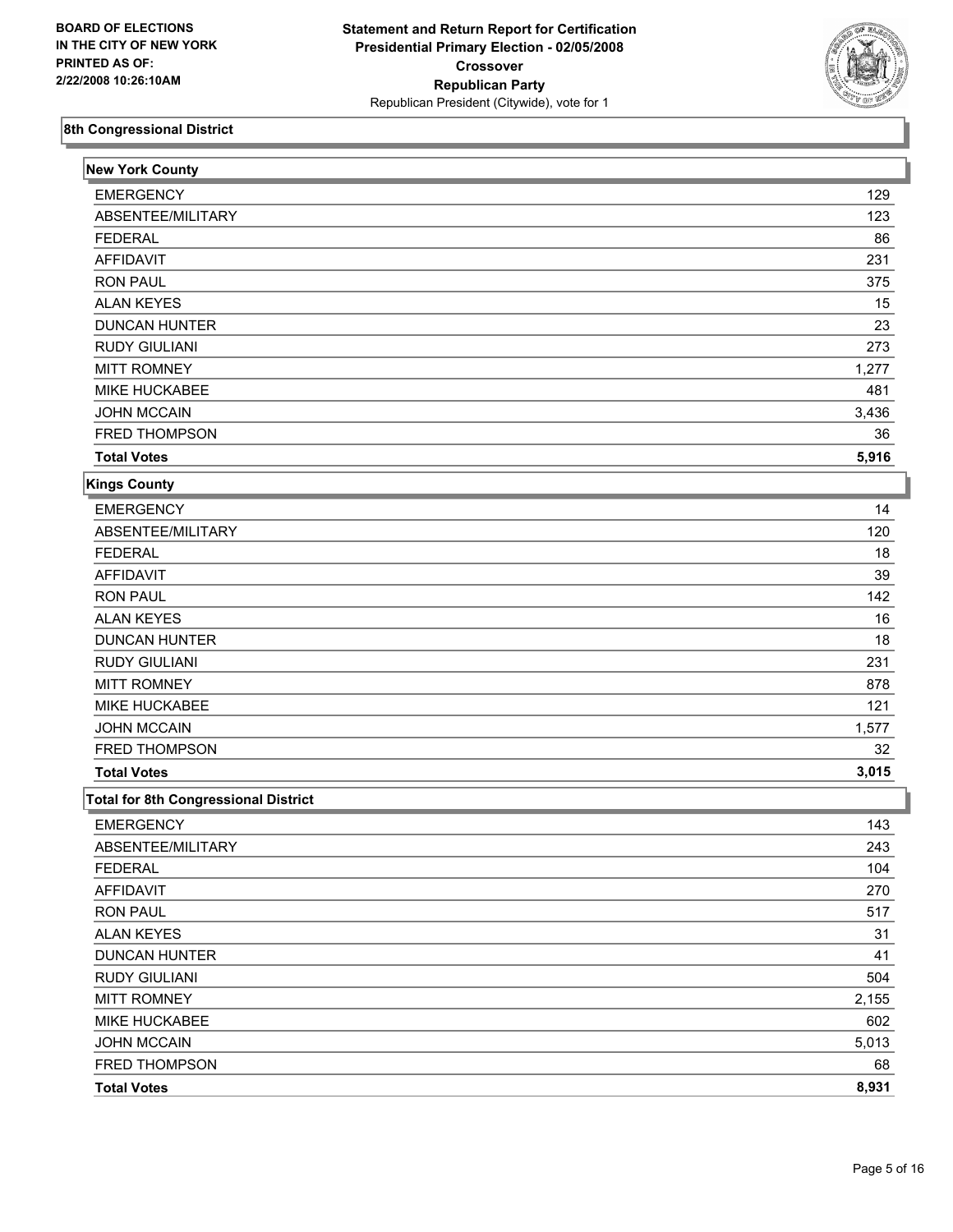

| <b>Kings County</b>                         |        |
|---------------------------------------------|--------|
| <b>EMERGENCY</b>                            | 65     |
| ABSENTEE/MILITARY                           | 71     |
| <b>FEDERAL</b>                              | 11     |
| <b>AFFIDAVIT</b>                            | 46     |
| <b>RON PAUL</b>                             | 136    |
| <b>ALAN KEYES</b>                           | 6      |
| <b>DUNCAN HUNTER</b>                        | 6      |
| <b>RUDY GIULIANI</b>                        | 125    |
| <b>MITT ROMNEY</b>                          | 703    |
| MIKE HUCKABEE                               | 134    |
| JOHN MCCAIN                                 | 1,657  |
| FRED THOMPSON                               | 9      |
| <b>Total Votes</b>                          | 2,776  |
| <b>Queens County</b>                        |        |
| <b>EMERGENCY</b>                            | 65     |
| ABSENTEE/MILITARY                           | 202    |
| <b>FEDERAL</b>                              | 41     |
| <b>AFFIDAVIT</b>                            | 67     |
| <b>RON PAUL</b>                             | 369    |
| <b>ALAN KEYES</b>                           | 28     |
| <b>DUNCAN HUNTER</b>                        | 12     |
| <b>RUDY GIULIANI</b>                        | 308    |
| <b>MITT ROMNEY</b>                          | 1,908  |
| MIKE HUCKABEE                               | 426    |
| <b>JOHN MCCAIN</b>                          | 4,284  |
| FRED THOMPSON                               | 56     |
| <b>Total Votes</b>                          | 7,391  |
| <b>Total for 9th Congressional District</b> |        |
| <b>EMERGENCY</b>                            | 130    |
| ABSENTEE/MILITARY                           | 273    |
| <b>FEDERAL</b>                              | 52     |
| <b>AFFIDAVIT</b>                            | 113    |
| <b>RON PAUL</b>                             | 505    |
| <b>ALAN KEYES</b>                           | 34     |
| <b>DUNCAN HUNTER</b>                        | 18     |
| <b>RUDY GIULIANI</b>                        | 433    |
| <b>MITT ROMNEY</b>                          | 2,611  |
| <b>MIKE HUCKABEE</b>                        | 560    |
| <b>JOHN MCCAIN</b>                          | 5,941  |
| FRED THOMPSON                               | 65     |
| <b>Total Votes</b>                          | 10,167 |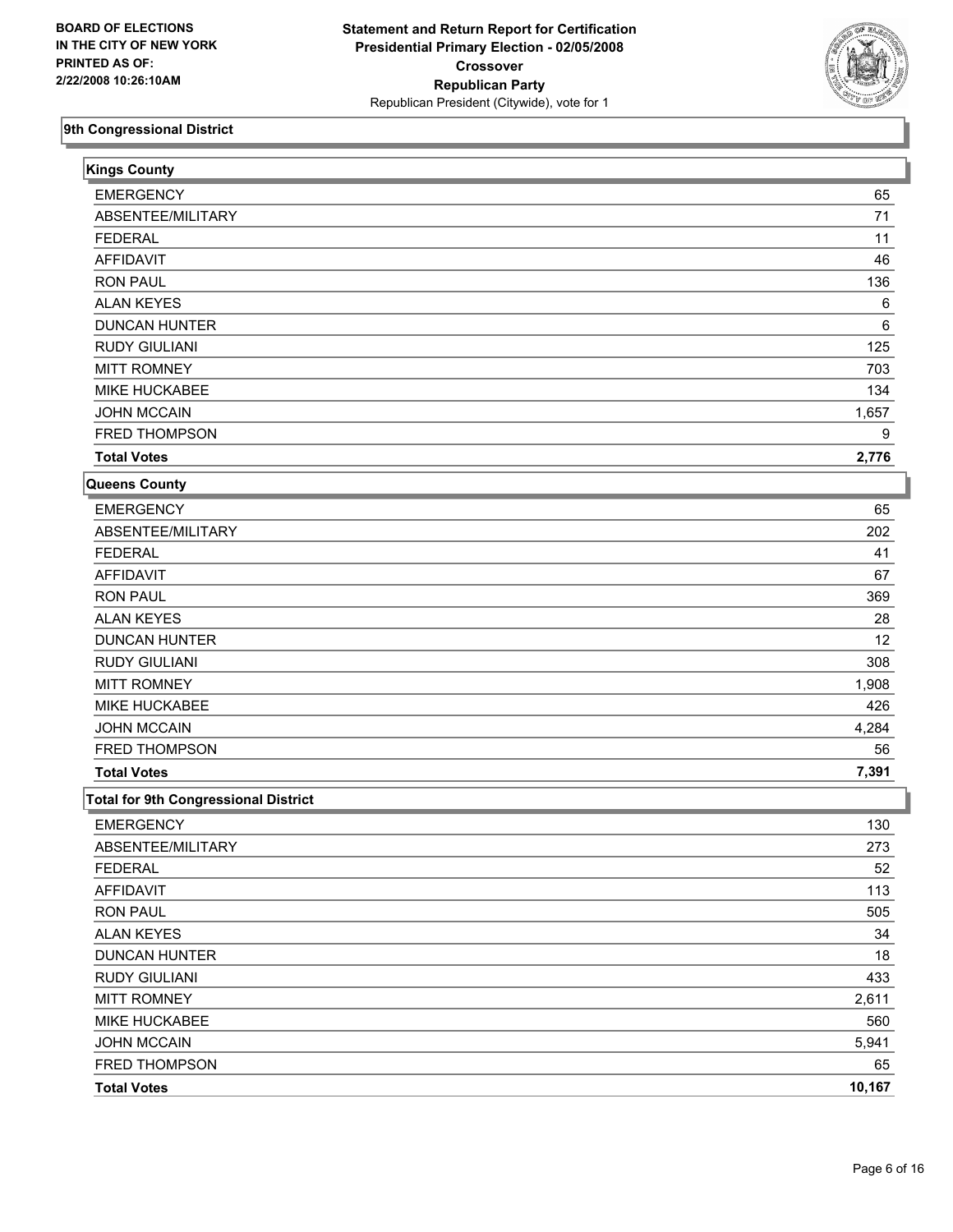

| <b>Kings County</b>                          |       |
|----------------------------------------------|-------|
| <b>EMERGENCY</b>                             | 34    |
| ABSENTEE/MILITARY                            | 98    |
| <b>FEDERAL</b>                               | 10    |
| <b>AFFIDAVIT</b>                             | 42    |
| <b>RON PAUL</b>                              | 171   |
| <b>ALAN KEYES</b>                            | 23    |
| <b>DUNCAN HUNTER</b>                         | 25    |
| <b>RUDY GIULIANI</b>                         | 142   |
| <b>MITT ROMNEY</b>                           | 427   |
| MIKE HUCKABEE                                | 162   |
| <b>JOHN MCCAIN</b>                           | 917   |
| FRED THOMPSON                                | 53    |
| <b>Total Votes</b>                           | 1,920 |
| <b>Total for 10th Congressional District</b> |       |
| <b>EMERGENCY</b>                             | 34    |
| ABSENTEE/MILITARY                            | 98    |
| <b>FEDERAL</b>                               | 10    |
| <b>AFFIDAVIT</b>                             | 42    |
| <b>RON PAUL</b>                              | 171   |
| <b>ALAN KEYES</b>                            | 23    |
| <b>DUNCAN HUNTER</b>                         | 25    |
| <b>RUDY GIULIANI</b>                         | 142   |
| <b>MITT ROMNEY</b>                           | 427   |
| MIKE HUCKABEE                                | 162   |
| <b>JOHN MCCAIN</b>                           | 917   |
| FRED THOMPSON                                | 53    |
| <b>Total Votes</b>                           | 1,920 |
|                                              |       |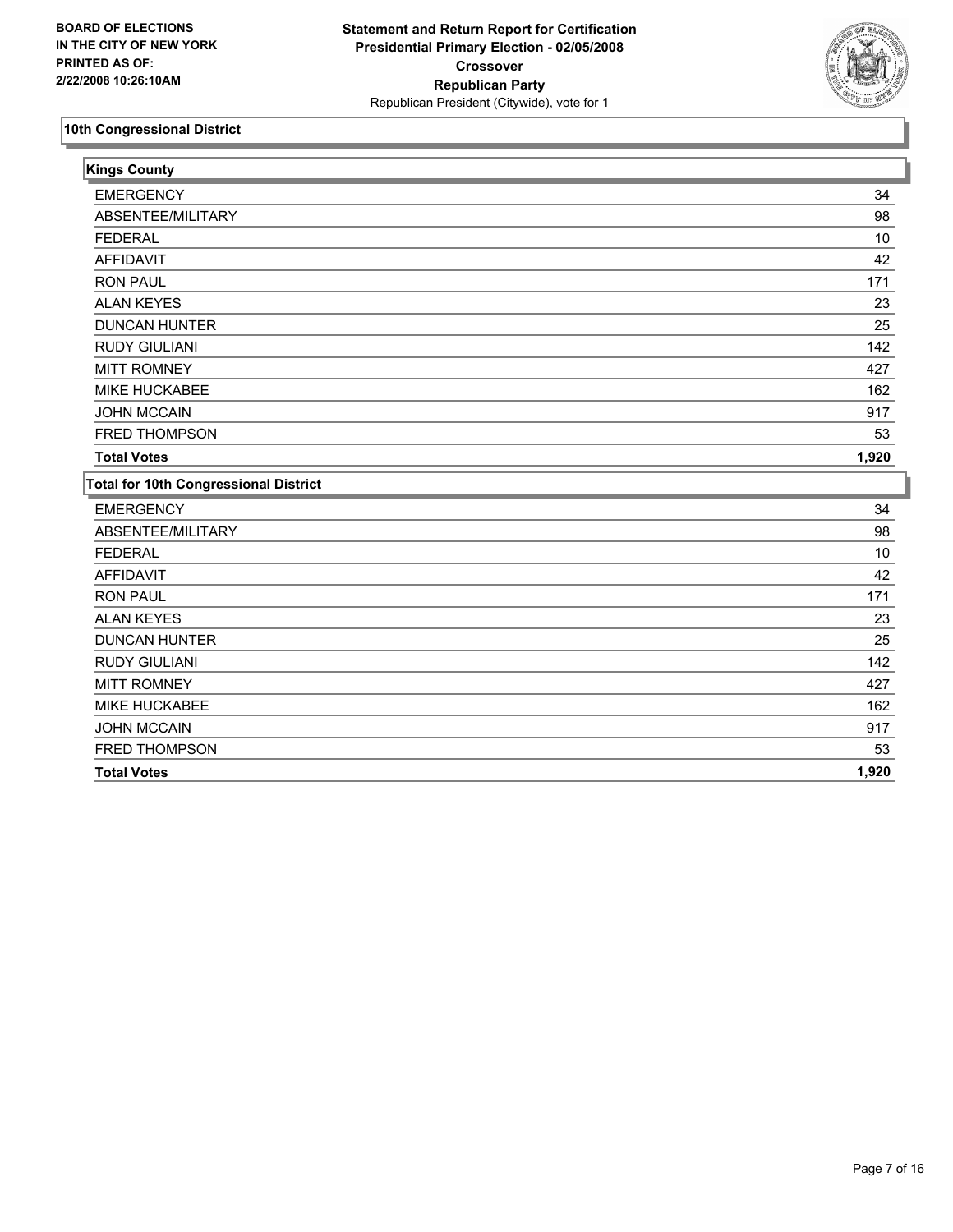

| <b>Kings County</b>                          |       |
|----------------------------------------------|-------|
| <b>EMERGENCY</b>                             | 54    |
| ABSENTEE/MILITARY                            | 126   |
| <b>FEDERAL</b>                               | 35    |
| <b>AFFIDAVIT</b>                             | 57    |
| <b>RON PAUL</b>                              | 202   |
| <b>ALAN KEYES</b>                            | 23    |
| <b>DUNCAN HUNTER</b>                         | 14    |
| <b>RUDY GIULIANI</b>                         | 142   |
| <b>MITT ROMNEY</b>                           | 547   |
| MIKE HUCKABEE                                | 181   |
| <b>JOHN MCCAIN</b>                           | 1,468 |
| FRED THOMPSON                                | 31    |
| <b>Total Votes</b>                           | 2,608 |
| <b>Total for 11th Congressional District</b> |       |
| <b>EMERGENCY</b>                             | 54    |
| ABSENTEE/MILITARY                            | 126   |
| <b>FEDERAL</b>                               | 35    |
| <b>AFFIDAVIT</b>                             | 57    |
| <b>RON PAUL</b>                              | 202   |
| <b>ALAN KEYES</b>                            | 23    |
| <b>DUNCAN HUNTER</b>                         | 14    |
| <b>RUDY GIULIANI</b>                         | 142   |
| <b>MITT ROMNEY</b>                           | 547   |
| MIKE HUCKABEE                                | 181   |
| <b>JOHN MCCAIN</b>                           | 1,468 |
| FRED THOMPSON                                | 31    |
| <b>Total Votes</b>                           | 2,608 |
|                                              |       |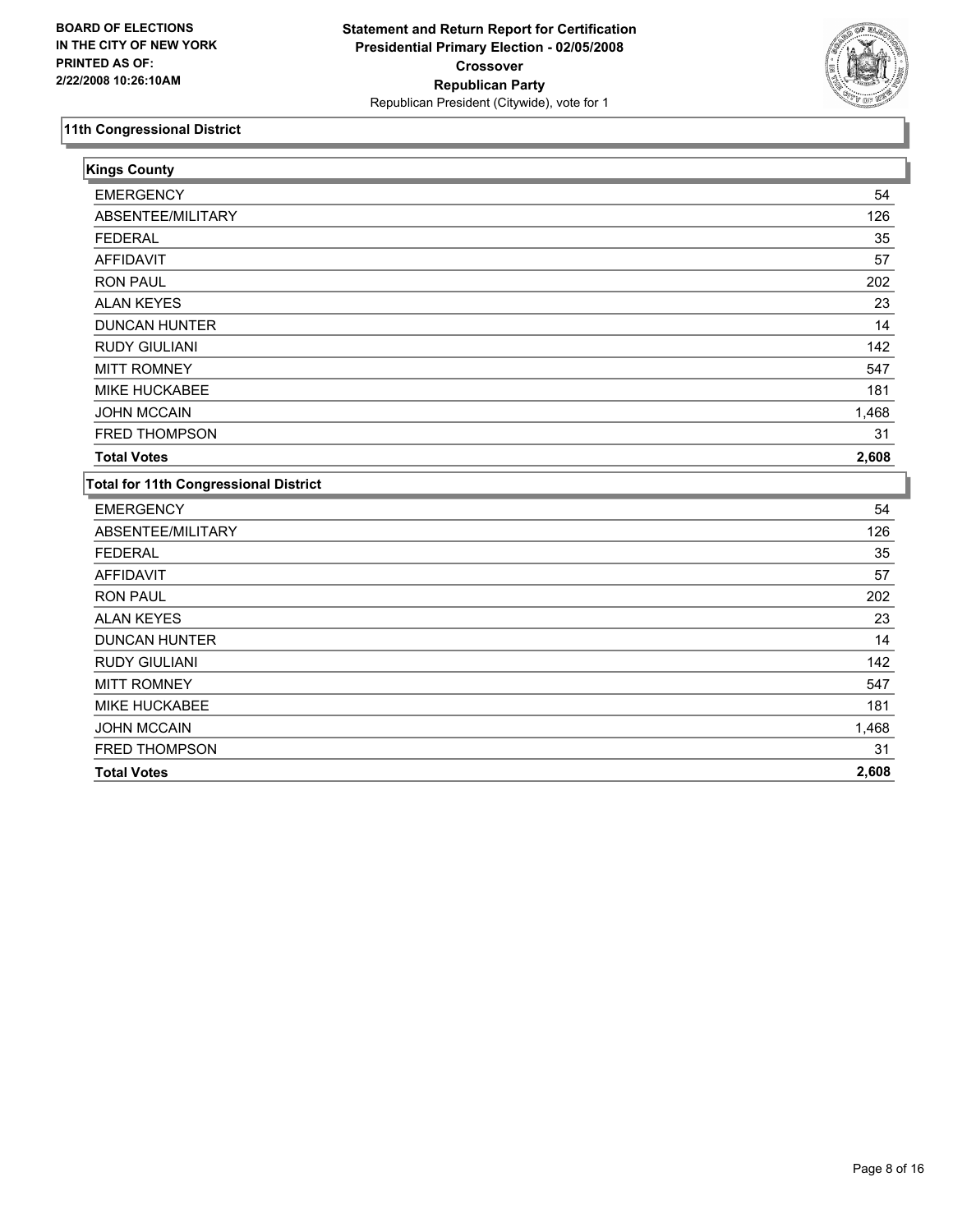

| <b>New York County</b> |                  |
|------------------------|------------------|
| <b>EMERGENCY</b>       | 7                |
| ABSENTEE/MILITARY      | 14               |
| <b>FEDERAL</b>         | 0                |
| <b>AFFIDAVIT</b>       | 15               |
| <b>RON PAUL</b>        | 49               |
| <b>ALAN KEYES</b>      | 3                |
| <b>DUNCAN HUNTER</b>   | 20               |
| <b>RUDY GIULIANI</b>   | 47               |
| <b>MITT ROMNEY</b>     | 46               |
| MIKE HUCKABEE          | 161              |
| <b>JOHN MCCAIN</b>     | 87               |
| FRED THOMPSON          | 2                |
| <b>Total Votes</b>     | 415              |
| <b>Kings County</b>    |                  |
| <b>EMERGENCY</b>       | 38               |
| ABSENTEE/MILITARY      | 87               |
| <b>FEDERAL</b>         | 14               |
| <b>AFFIDAVIT</b>       | 43               |
| <b>RON PAUL</b>        | 204              |
| <b>ALAN KEYES</b>      | 12               |
| <b>DUNCAN HUNTER</b>   | 12               |
| <b>RUDY GIULIANI</b>   | 133              |
| <b>MITT ROMNEY</b>     | 368              |
| MIKE HUCKABEE          | 145              |
| <b>JOHN MCCAIN</b>     | 1,110            |
| FRED THOMPSON          | 26               |
| <b>Total Votes</b>     | 2,010            |
| Queens County          |                  |
| <b>EMERGENCY</b>       | 13               |
| ABSENTEE/MILITARY      | 42               |
| <b>FEDERAL</b>         | 3                |
| <b>AFFIDAVIT</b>       | 8                |
| <b>RON PAUL</b>        | 84               |
| <b>ALAN KEYES</b>      | 4                |
| <b>DUNCAN HUNTER</b>   | 4                |
| <b>RUDY GIULIANI</b>   | 50               |
| <b>MITT ROMNEY</b>     | 195              |
| MIKE HUCKABEE          | 76               |
| <b>JOHN MCCAIN</b>     | 521              |
| FRED THOMPSON          | $\boldsymbol{9}$ |
| <b>Total Votes</b>     | 943              |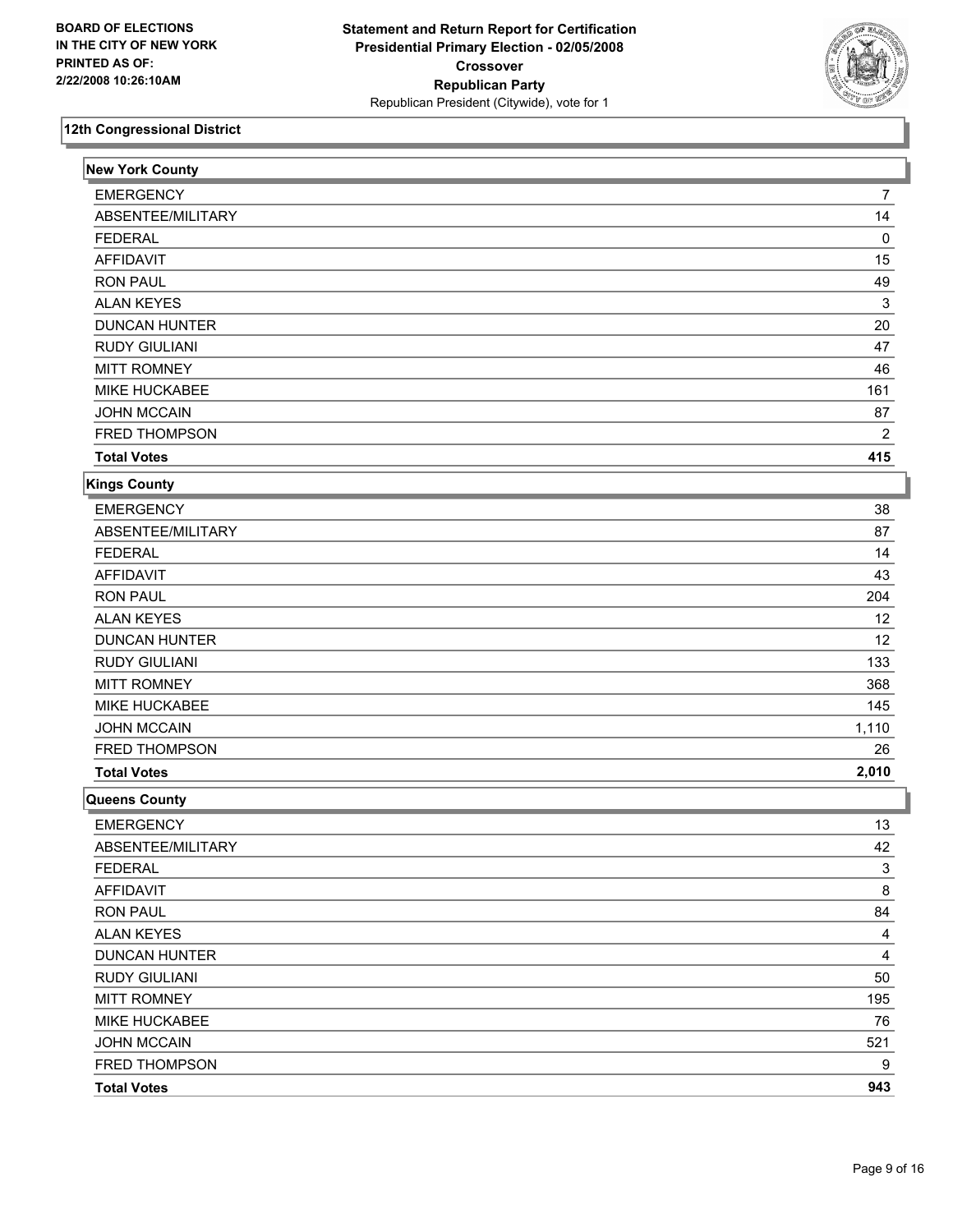

| <b>Total for 12th Congressional District</b> |       |
|----------------------------------------------|-------|
| <b>EMERGENCY</b>                             | 58    |
| ABSENTEE/MILITARY                            | 143   |
| <b>FEDERAL</b>                               | 17    |
| AFFIDAVIT                                    | 66    |
| <b>RON PAUL</b>                              | 337   |
| <b>ALAN KEYES</b>                            | 19    |
| <b>DUNCAN HUNTER</b>                         | 36    |
| <b>RUDY GIULIANI</b>                         | 230   |
| <b>MITT ROMNEY</b>                           | 609   |
| MIKE HUCKABEE                                | 382   |
| <b>JOHN MCCAIN</b>                           | 1,718 |
| <b>FRED THOMPSON</b>                         | 37    |
| <b>Total Votes</b>                           | 3,368 |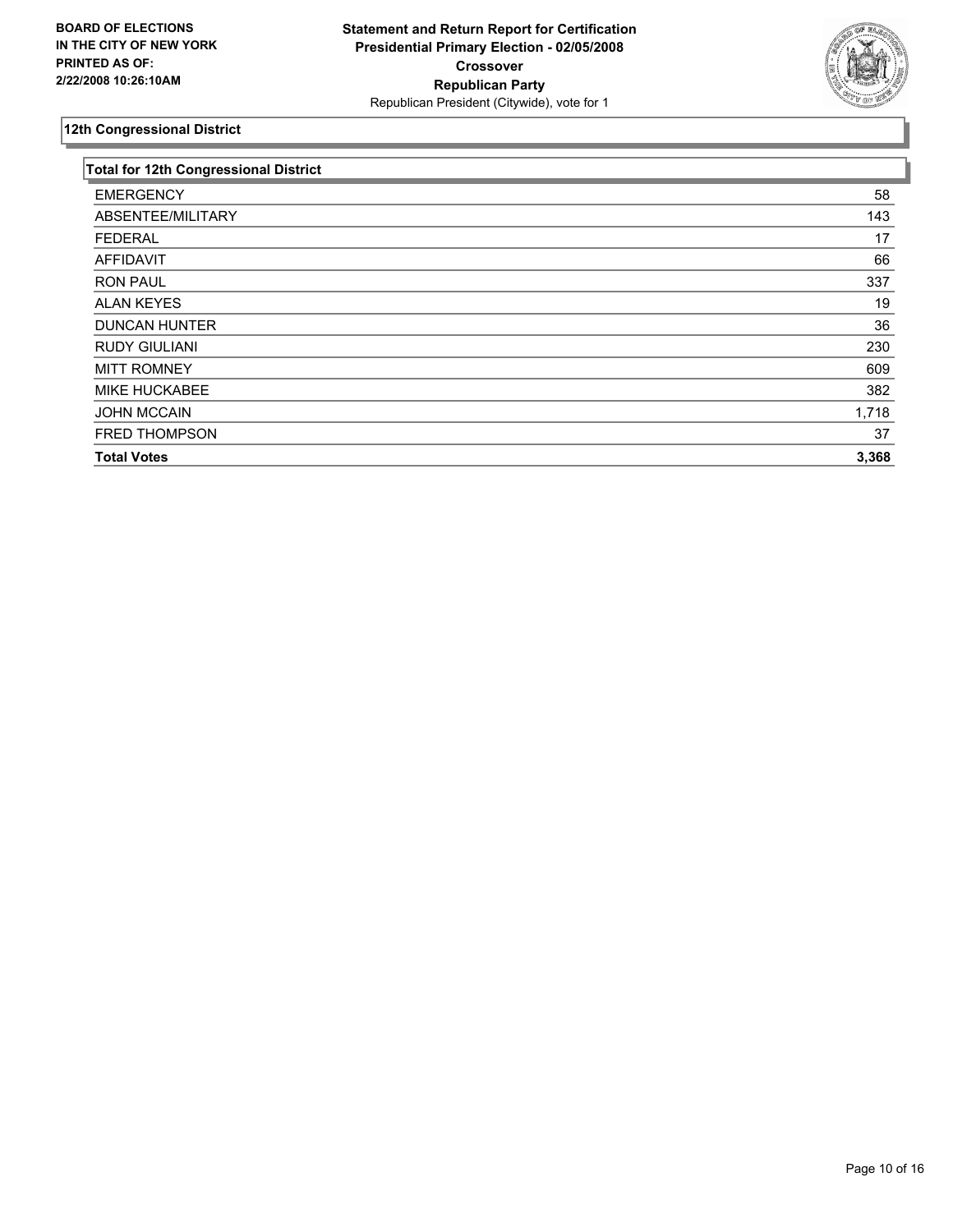

| <b>Kings County</b>                          |        |
|----------------------------------------------|--------|
| <b>EMERGENCY</b>                             | 10     |
| ABSENTEE/MILITARY                            | 180    |
| <b>FEDERAL</b>                               | 3      |
| <b>AFFIDAVIT</b>                             | 40     |
| <b>RON PAUL</b>                              | 189    |
| <b>ALAN KEYES</b>                            | 8      |
| <b>DUNCAN HUNTER</b>                         | 5      |
| <b>RUDY GIULIANI</b>                         | 186    |
| <b>MITT ROMNEY</b>                           | 950    |
| MIKE HUCKABEE                                | 215    |
| <b>JOHN MCCAIN</b>                           | 2,563  |
| FRED THOMPSON                                | 23     |
| <b>Total Votes</b>                           | 4,139  |
| <b>Richmond County</b>                       |        |
| <b>EMERGENCY</b>                             | 32     |
| ABSENTEE/MILITARY                            | 704    |
| <b>FEDERAL</b>                               | 27     |
| <b>AFFIDAVIT</b>                             | 105    |
| <b>RON PAUL</b>                              | 532    |
| <b>ALAN KEYES</b>                            | 36     |
| <b>DUNCAN HUNTER</b>                         | 41     |
| <b>RUDY GIULIANI</b>                         | 615    |
| <b>MITT ROMNEY</b>                           | 3,318  |
| MIKE HUCKABEE                                | 818    |
| <b>JOHN MCCAIN</b>                           | 7,701  |
| FRED THOMPSON                                | 75     |
| <b>Total Votes</b>                           | 13,136 |
| <b>Total for 13th Congressional District</b> |        |
| <b>EMERGENCY</b>                             | 42     |
| ABSENTEE/MILITARY                            | 884    |
| <b>FEDERAL</b>                               | 30     |
| <b>AFFIDAVIT</b>                             | 145    |
| <b>RON PAUL</b>                              | 721    |
| <b>ALAN KEYES</b>                            | 44     |
| <b>DUNCAN HUNTER</b>                         | 46     |
| <b>RUDY GIULIANI</b>                         | 801    |
| <b>MITT ROMNEY</b>                           | 4,268  |
| MIKE HUCKABEE                                | 1,033  |
| <b>JOHN MCCAIN</b>                           | 10,264 |
| FRED THOMPSON                                | 98     |
| <b>Total Votes</b>                           | 17,275 |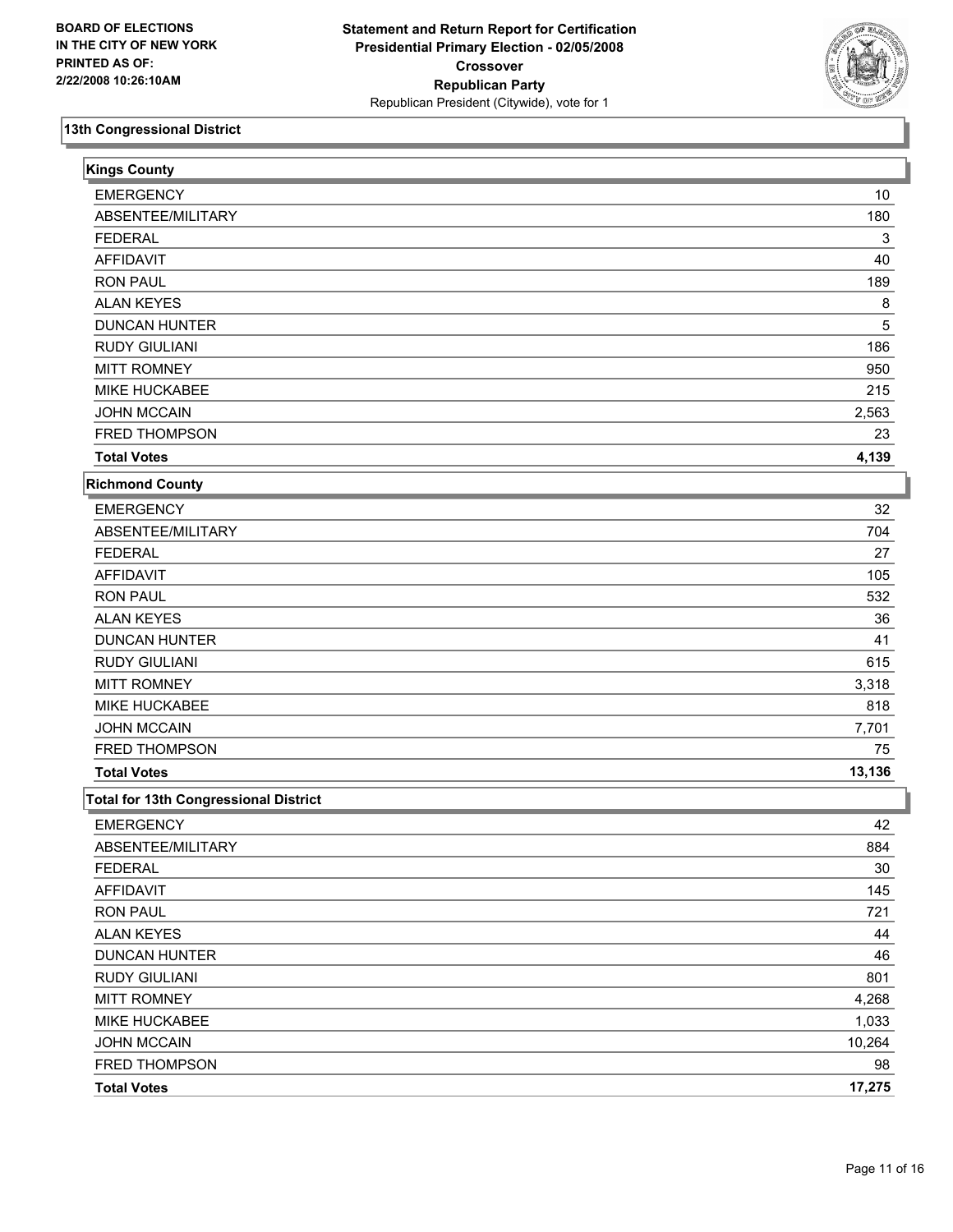

| <b>New York County</b>                       |        |
|----------------------------------------------|--------|
| <b>EMERGENCY</b>                             | 206    |
| ABSENTEE/MILITARY                            | 328    |
| <b>FEDERAL</b>                               | 168    |
| <b>AFFIDAVIT</b>                             | 344    |
| <b>RON PAUL</b>                              | 607    |
| <b>ALAN KEYES</b>                            | 27     |
| <b>DUNCAN HUNTER</b>                         | 41     |
| <b>RUDY GIULIANI</b>                         | 480    |
| <b>MITT ROMNEY</b>                           | 2,712  |
| MIKE HUCKABEE                                | 832    |
| <b>JOHN MCCAIN</b>                           | 7,880  |
| FRED THOMPSON                                | 52     |
| <b>Total Votes</b>                           | 12,631 |
| Queens County                                |        |
| <b>EMERGENCY</b>                             | 14     |
| ABSENTEE/MILITARY                            | 49     |
| <b>FEDERAL</b>                               | 12     |
| <b>AFFIDAVIT</b>                             | 54     |
| <b>RON PAUL</b>                              | 175    |
| <b>ALAN KEYES</b>                            | 8      |
| <b>DUNCAN HUNTER</b>                         | $10$   |
| <b>RUDY GIULIANI</b>                         | 86     |
| <b>MITT ROMNEY</b>                           | 362    |
| MIKE HUCKABEE                                | 134    |
| <b>JOHN MCCAIN</b>                           | 924    |
| FRED THOMPSON                                | 18     |
| <b>Total Votes</b>                           | 1,717  |
| <b>Total for 14th Congressional District</b> |        |
| <b>EMERGENCY</b>                             | 220    |
| ABSENTEE/MILITARY                            | 377    |
| <b>FEDERAL</b>                               | 180    |
| <b>AFFIDAVIT</b>                             | 398    |
| <b>RON PAUL</b>                              | 782    |
| <b>ALAN KEYES</b>                            | 35     |
| <b>DUNCAN HUNTER</b>                         | 51     |
| <b>RUDY GIULIANI</b>                         | 566    |
| <b>MITT ROMNEY</b>                           | 3,074  |
| MIKE HUCKABEE                                | 966    |
| <b>JOHN MCCAIN</b>                           | 8,804  |
| FRED THOMPSON                                | 70     |
|                                              | 14,348 |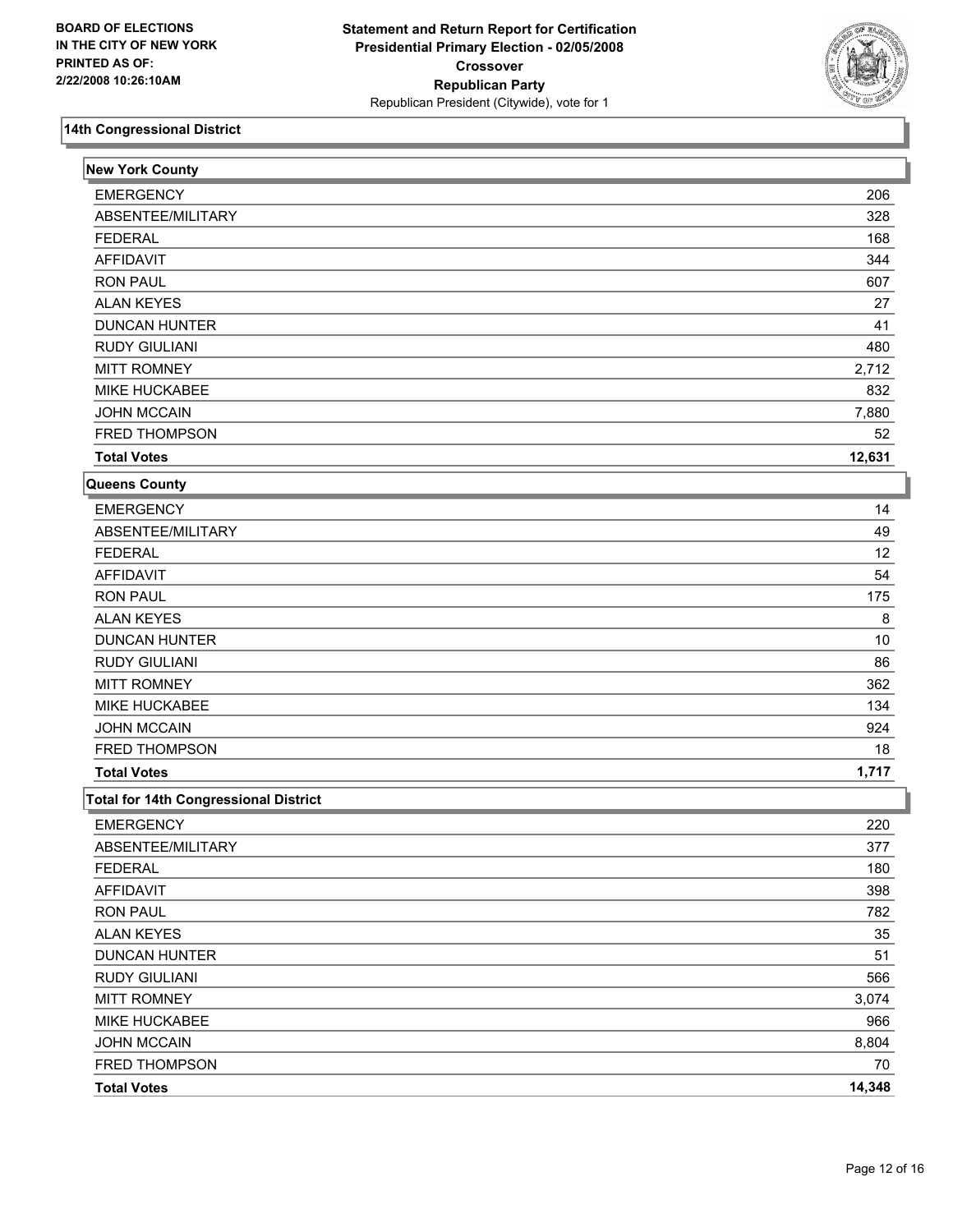

| <b>New York County</b>                       |       |
|----------------------------------------------|-------|
| <b>EMERGENCY</b>                             | 62    |
| ABSENTEE/MILITARY                            | 106   |
| <b>FEDERAL</b>                               | 44    |
| <b>AFFIDAVIT</b>                             | 121   |
| <b>RON PAUL</b>                              | 332   |
| <b>ALAN KEYES</b>                            | 32    |
| <b>DUNCAN HUNTER</b>                         | 24    |
| <b>RUDY GIULIANI</b>                         | 142   |
| <b>MITT ROMNEY</b>                           | 590   |
| MIKE HUCKABEE                                | 288   |
| <b>JOHN MCCAIN</b>                           | 1,548 |
| <b>FRED THOMPSON</b>                         | 52    |
| <b>Total Votes</b>                           | 3,008 |
| <b>Total for 15th Congressional District</b> |       |
| <b>EMERGENCY</b>                             | 62    |
| ABSENTEE/MILITARY                            | 106   |
| <b>FEDERAL</b>                               | 44    |
| <b>AFFIDAVIT</b>                             | 121   |
| <b>RON PAUL</b>                              | 332   |
| <b>ALAN KEYES</b>                            | 32    |
| <b>DUNCAN HUNTER</b>                         | 24    |
| <b>RUDY GIULIANI</b>                         | 142   |
| <b>MITT ROMNEY</b>                           | 590   |
| MIKE HUCKABEE                                | 288   |
| <b>JOHN MCCAIN</b>                           | 1,548 |
| FRED THOMPSON                                | 52    |
| <b>Total Votes</b>                           | 3,008 |
|                                              |       |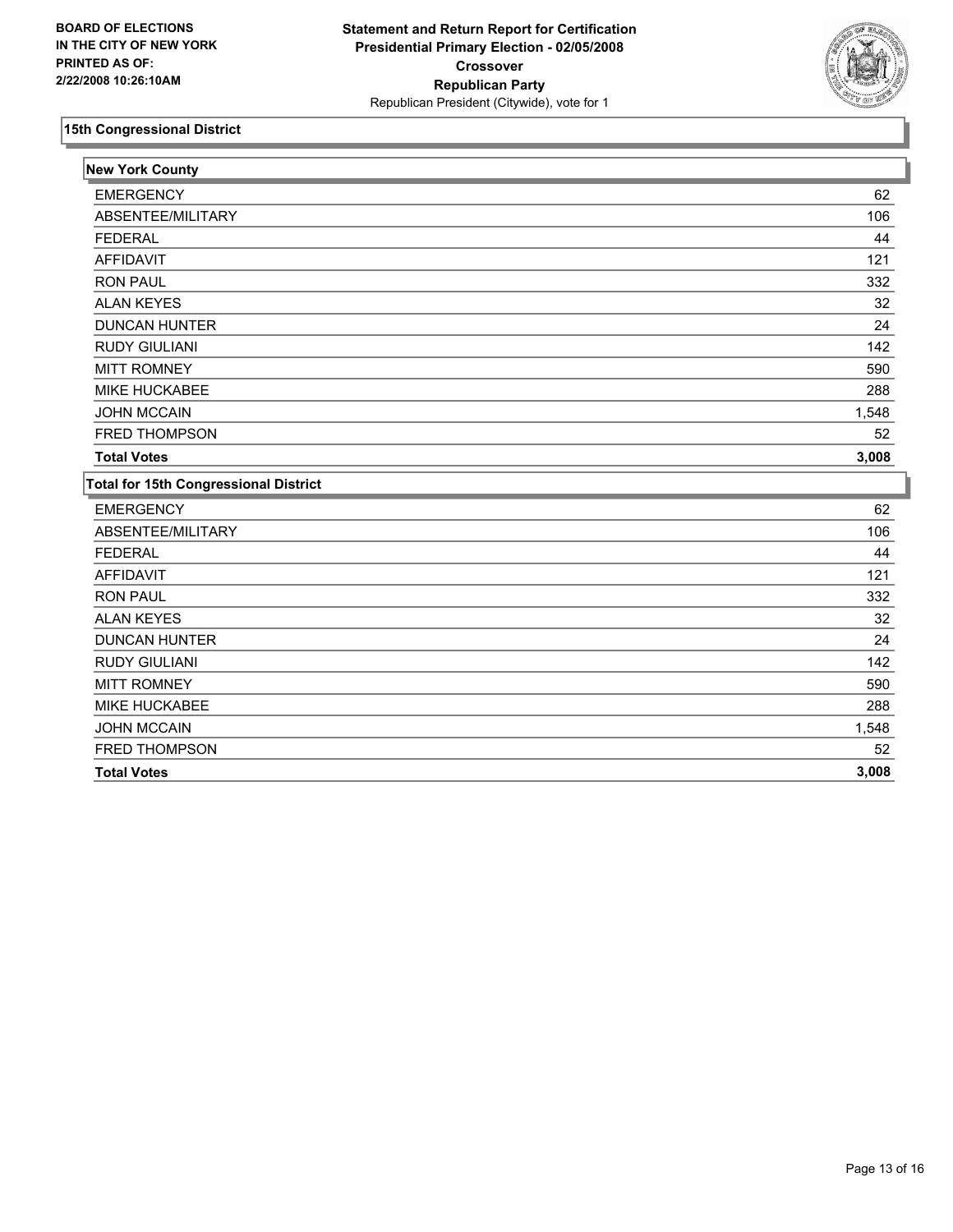

| <b>Bronx County</b>                          |     |
|----------------------------------------------|-----|
| <b>EMERGENCY</b>                             | 7   |
| ABSENTEE/MILITARY                            | 51  |
| <b>FEDERAL</b>                               | 22  |
| <b>AFFIDAVIT</b>                             | 42  |
| <b>RON PAUL</b>                              | 131 |
| <b>ALAN KEYES</b>                            | 23  |
| <b>DUNCAN HUNTER</b>                         | 35  |
| <b>RUDY GIULIANI</b>                         | 60  |
| <b>MITT ROMNEY</b>                           | 135 |
| MIKE HUCKABEE                                | 103 |
| <b>JOHN MCCAIN</b>                           | 414 |
| FRED THOMPSON                                | 23  |
| <b>Total Votes</b>                           | 924 |
| <b>Total for 16th Congressional District</b> |     |
| <b>EMERGENCY</b>                             | 7   |
| ABSENTEE/MILITARY                            | 51  |
| <b>FEDERAL</b>                               | 22  |
| <b>AFFIDAVIT</b>                             | 42  |
| <b>RON PAUL</b>                              | 131 |
| <b>ALAN KEYES</b>                            | 23  |
| <b>DUNCAN HUNTER</b>                         | 35  |
| <b>RUDY GIULIANI</b>                         | 60  |
| <b>MITT ROMNEY</b>                           | 135 |
| MIKE HUCKABEE                                | 103 |
| <b>JOHN MCCAIN</b>                           | 414 |
| FRED THOMPSON                                | 23  |
|                                              |     |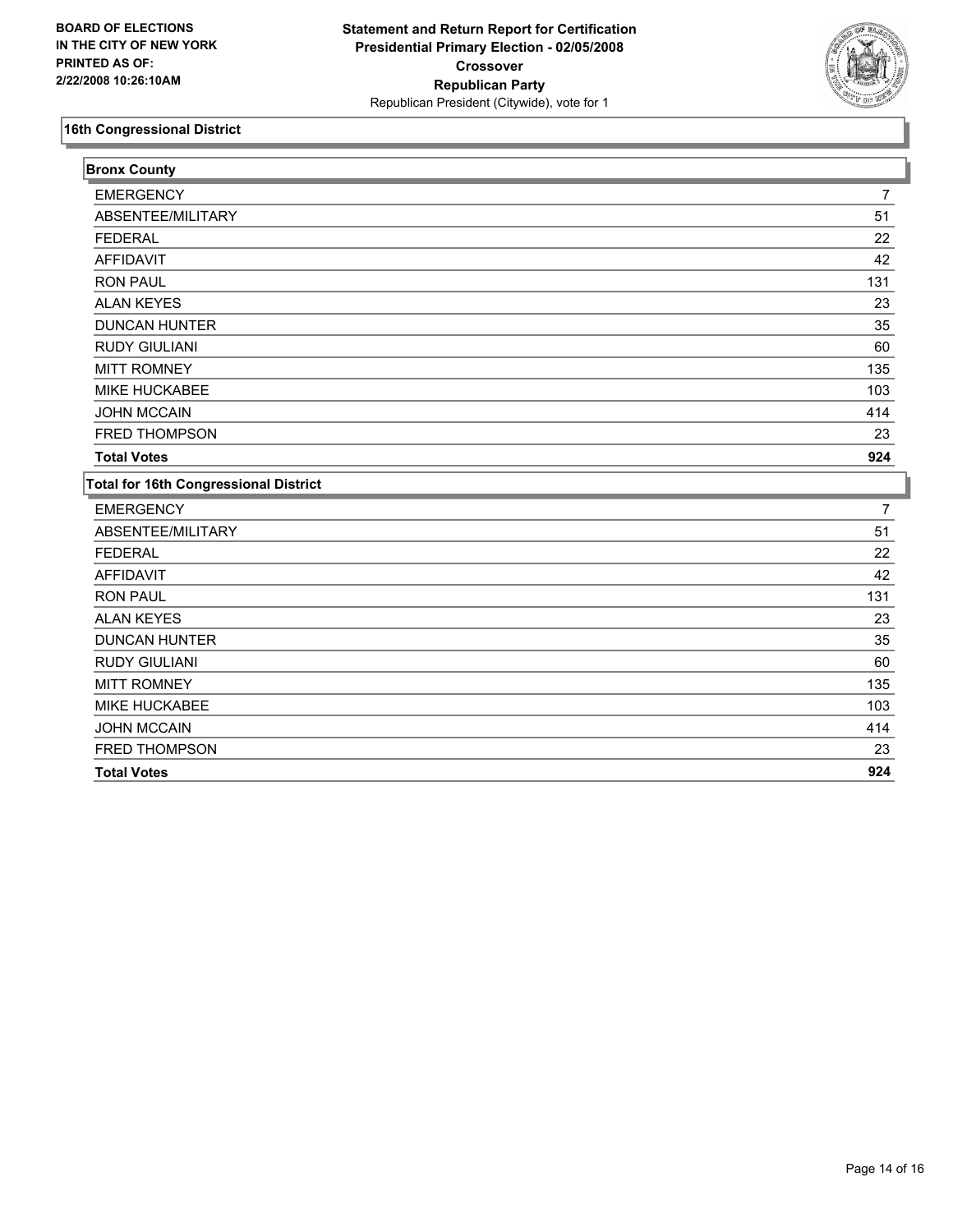

| <b>Bronx County</b>                          |       |
|----------------------------------------------|-------|
| <b>EMERGENCY</b>                             | 44    |
| ABSENTEE/MILITARY                            | 90    |
| <b>FEDERAL</b>                               | 57    |
| <b>AFFIDAVIT</b>                             | 35    |
| <b>RON PAUL</b>                              | 126   |
| <b>ALAN KEYES</b>                            | 9     |
| <b>DUNCAN HUNTER</b>                         | 14    |
| <b>RUDY GIULIANI</b>                         | 90    |
| <b>MITT ROMNEY</b>                           | 409   |
| <b>MIKE HUCKABEE</b>                         | 135   |
| <b>JOHN MCCAIN</b>                           | 982   |
| FRED THOMPSON                                | 22    |
| <b>Total Votes</b>                           | 1,787 |
| <b>Total for 17th Congressional District</b> |       |
| <b>EMERGENCY</b>                             | 44    |
| ABSENTEE/MILITARY                            | 90    |
| <b>FEDERAL</b>                               | 57    |
| <b>AFFIDAVIT</b>                             | 35    |
| <b>RON PAUL</b>                              | 126   |
| <b>ALAN KEYES</b>                            | 9     |
| <b>DUNCAN HUNTER</b>                         | 14    |
| <b>RUDY GIULIANI</b>                         | 90    |
| <b>MITT ROMNEY</b>                           | 409   |
| MIKE HUCKABEE                                | 135   |
| <b>JOHN MCCAIN</b>                           | 982   |
| FRED THOMPSON                                | 22    |
| <b>Total Votes</b>                           | 1,787 |
|                                              |       |